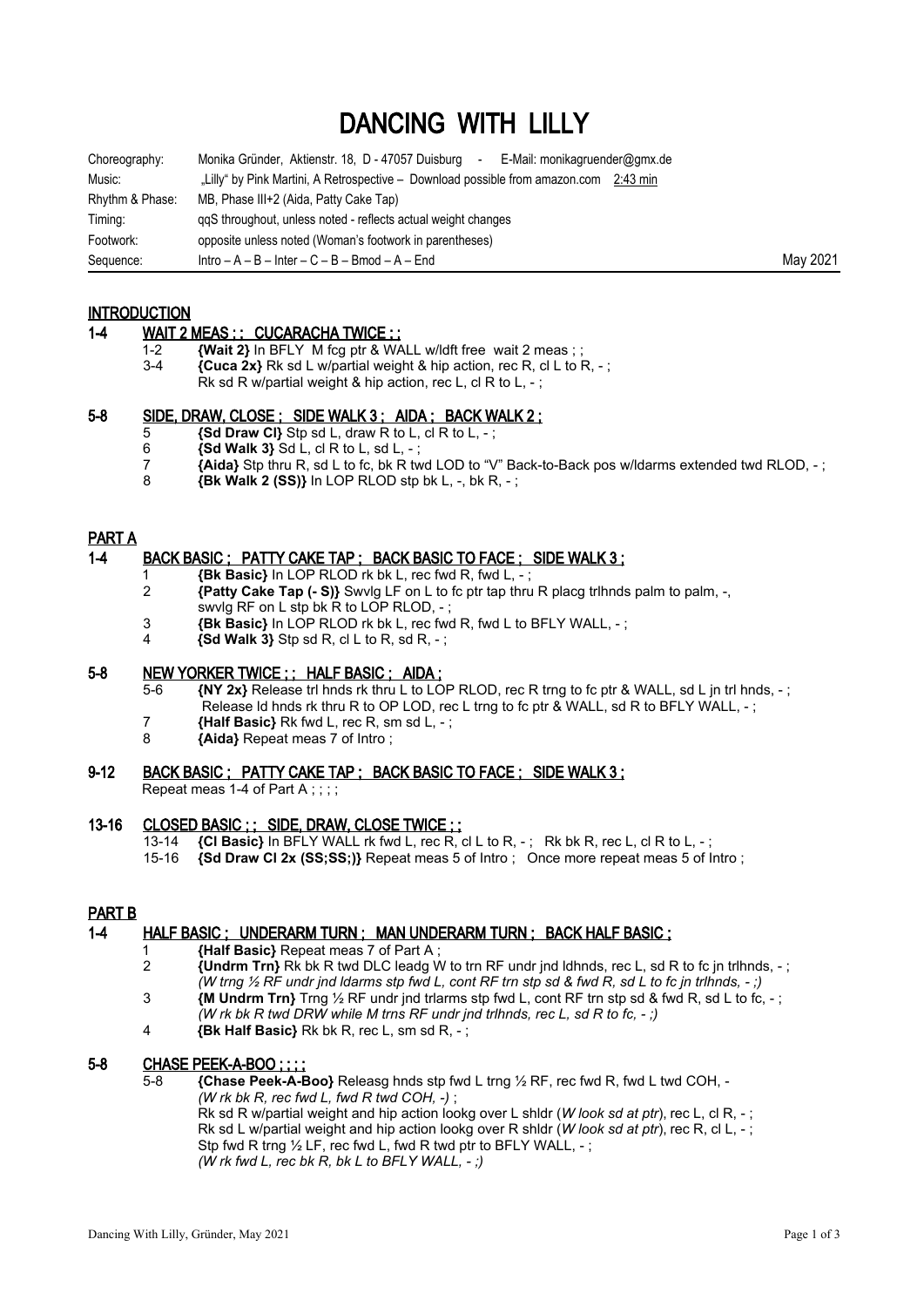# INTER

## 1-4 BASIC ;; NEW YORKER ; SPOT TURN ;

- 1-2 **{Basic}** In BFLY WALL rk fwd L, rec R, sm sd L, -; Rk bk R, rec L, sm sd R, -;
- 3 **{NY}** Repeat meas 5 of Part A ;<br>4 **Spot Trn** Release bods XRif t
- 4 **{Spot Trn}** Releasg hnds XRif trng LF to fc COH, rec sd L cont trng, sd R to BFLY WALL, ;

## 5-8 CLOSED BASIC ; ; CUCARACHA ; SIDE, DRAW, CLOSE ;

- 5-6 **{Cl Basic}** Repeat meas 13-14 of Part A ; ;
- 7 **{Cuca}** Repeat meas 3 of Intro ;
- 8 **{Sd Draw Cl (SS)}** Stp sd R, draw L to R, cl L to R, ;

# 9-11 SIDE WALK 3; NEW YORKER TWICE ;;

- 9 **{Sd Walk 3}** Stp sd R, cl L to R, sd R, -;<br>10-11 **{NY 2x}** Repeat meas 5-6 of Part A : :
- $\{NY 2x\}$  Repeat meas 5-6 of Part A ; ;

#### PART C

#### 1-4 BASIC ; ; NEW YORKER TWICE ; ;

- 1-2 **{Basic}** Repeat meas 1-2 of Inter ; ;
- 3-4 **{NY 2x}** Repeat meas 5-6 of Part A ; ;

# 5-8 HALF BASIC ; UNDERARM TURN ; CLOSED BASIC ; ;

- 5 **{Half Basic}** Repeat meas 7 of Part A ;
- 6 **{Undrm Trn}** Repeat meas 2 of Part B ;
- 7-8 **{Cl Basic}** Repeat meas 13-14 of Part A ; ;

## 9-12 SIDE WALK 3 ; AIDA ; BACK BASIC TO FACE ; SIDE WALK 3 ;

- $\overline{9}$  **{Sd Walk 3}** Stp sd L, cl R to L, sd L, -;<br>10 **{Aida}** Repeat meas 7 of Intro:
- 10 **{Aida}** Repeat meas 7 of Intro ;
- 11 **{Bk Basic}** Repeat meas 3 of Part A ;
- 12 **{Sd Walk 3}** Repeat meas 4 of Part A ;

# 13-16 HALF BASIC ; UNDERARM TURN ; CLOSED BASIC ; ;

Repeat meas 5-8 of Part C;;;;

#### PART BMOD

1-4 HALF BASIC ; UNDERARM TURN ; MAN UNDERARM TURN ; BACK HALF BASIC ; Repeat meas 1-4 of Part B;;;;

## 5-9 NEW YORKER TWICE ; ; SPOT TURN ; AIDA ; BACK WALK 2 ;

- 5-6 **{NY 2x}** Repeat meas 5-6 of Part A ;<br>7 **{Spot Trn}** Releaso bods XI if frng R
	- 7 **{Spot Trn}** Releasg hnds XLif trng RF to fc COH, rec sd R cont trng, sd L to BFLY WALL, ;
- 8 **{Aida}** Repeat meas 7 of Intro ;
- 9 **{Bk Walk 2 (SS)}** S Repeat meas 8 of Intro ;

#### ENDING

## 1-4 CUCARACHA TWICE ; ; SIDE, DRAW, CLOSE ; SIDE LUNGE & HOLD ;

- 1-2 **{Cuca 2x}** Repeat meas 3-4 of Intro ; ;
- 3 **{Sd Draw Cl (SS)}** Repeat meas 5 of Intro ;
- 4 **{Sd Lunge (S -)}** Stp sd L & bend knee leavg R ft ptd sd, hold pos, -, ;